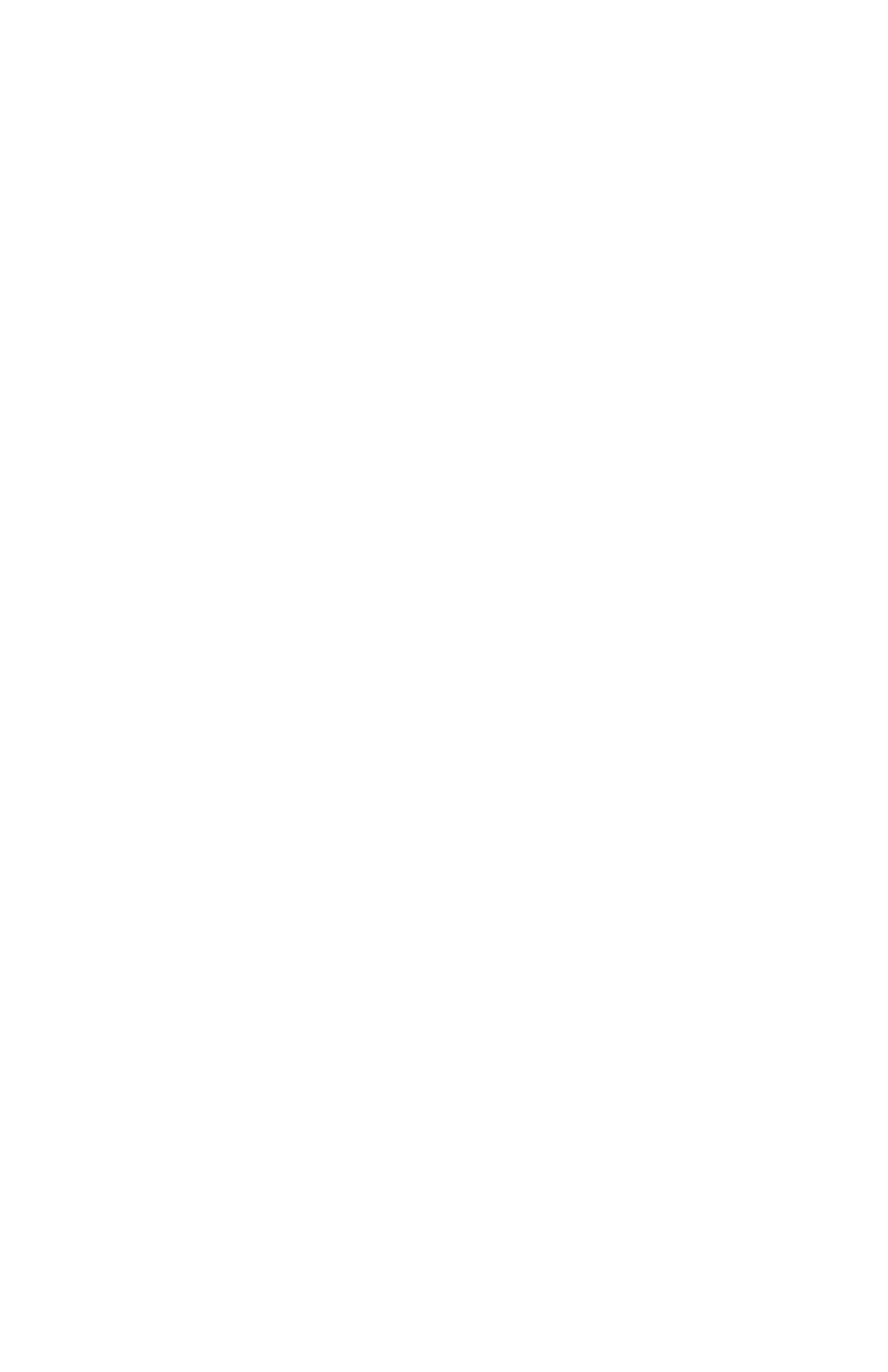| Pg                  | Chg |
|---------------------|-----|
| Cover0              |     |
| Page #0             |     |
| TOC-10              |     |
|                     |     |
|                     |     |
| $3$ 0               |     |
|                     |     |
|                     |     |
|                     |     |
|                     |     |
|                     |     |
|                     |     |
|                     |     |
|                     |     |
|                     |     |
|                     |     |
|                     |     |
|                     |     |
| $Index$ 0           |     |
| Inside Back Cover0  |     |
| Outside Back Cover0 |     |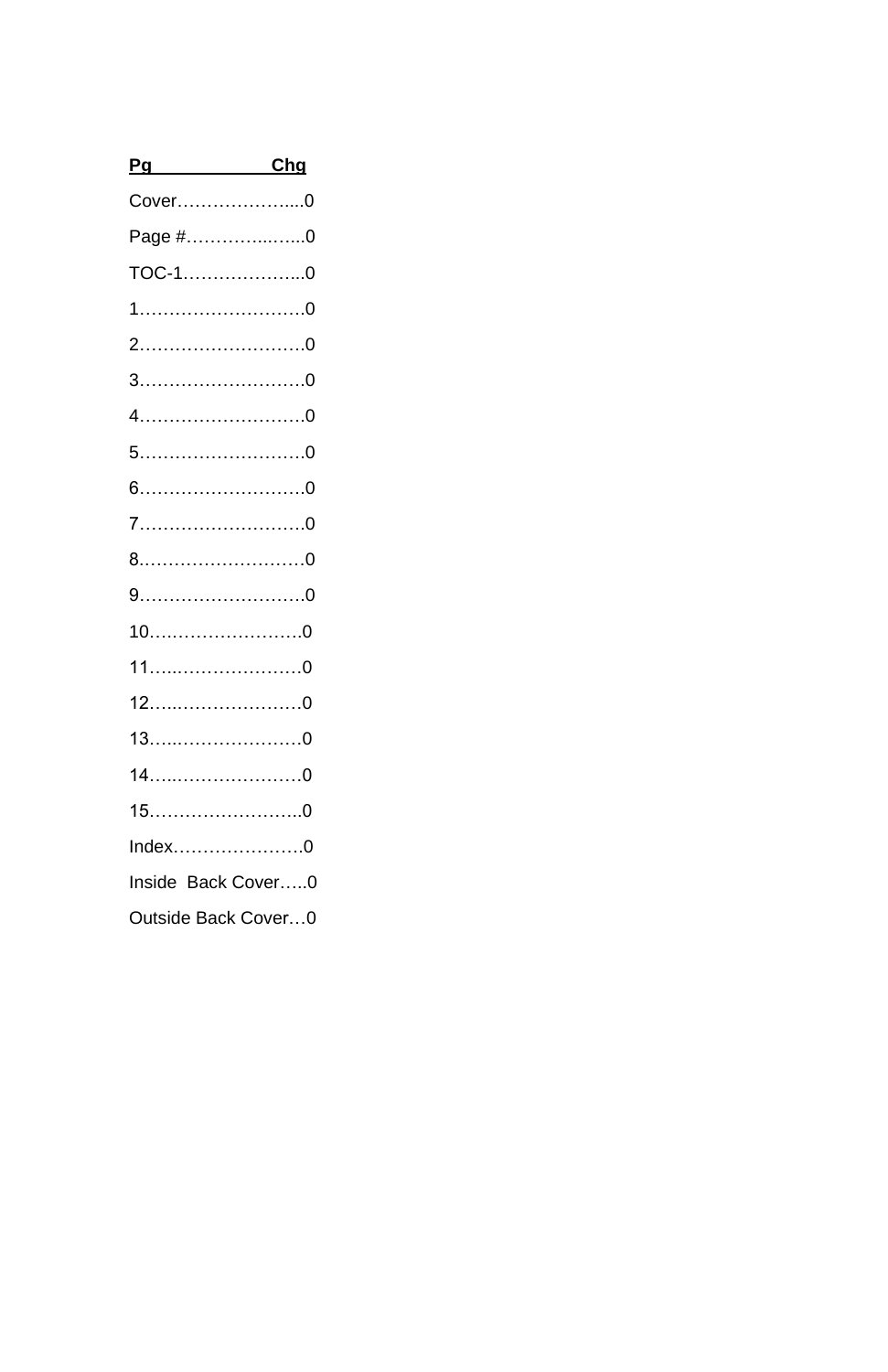AXP340 Mode S Transponder with ADS-B Out | PILOT GUIDE

## TABLE OF CONTENTS

| BRIGHTNESS AND LIGHTING CONTROLS 11 |  |
|-------------------------------------|--|
|                                     |  |
|                                     |  |
|                                     |  |
|                                     |  |
|                                     |  |
|                                     |  |
|                                     |  |
|                                     |  |
|                                     |  |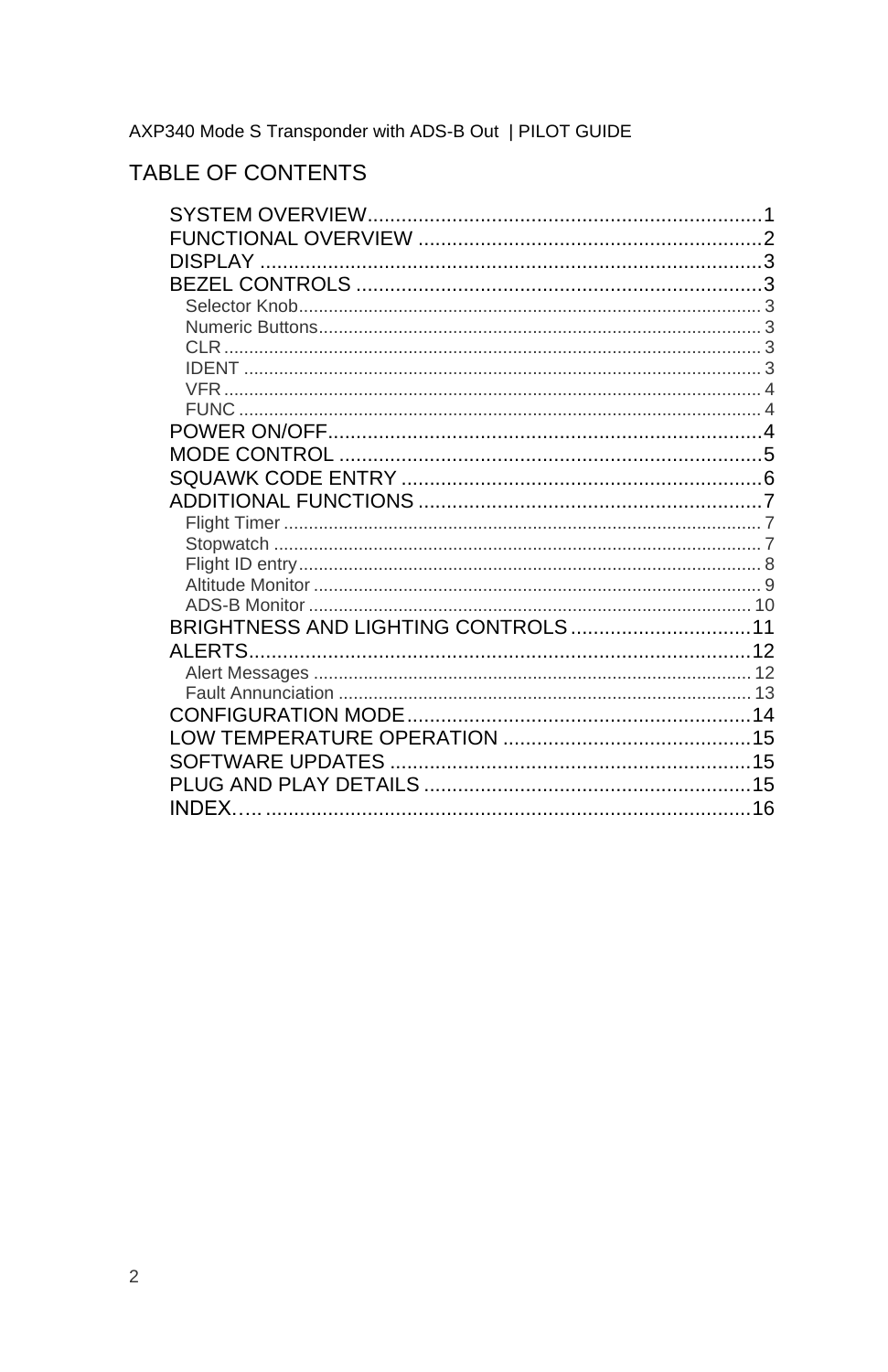# **SYSTEM OVERVIEW**

It is the pilot's responsibility to ensure he/she is appropriately licensed, is proficient in operation of the aircraft and its equipment, and is in compliance with all governing flight regulations.

All images contained in this manual are for reference use only, and are subject to change.

Avidyne strongly recommends that pilots use the AXP340 system only under VFR conditions until completely familiar with its operation and use.

Boxed areas marked as **NOTE** within this manual identify certain situations or areas of operation having safety implications. While it is important for the operator to be familiar with all of the information in the manual, it is essential to the safe use of the AXP340 that pilots give careful attention to the material contained within these **NOTE**s.





The AXP340 is a panel-mount Mode S transponder with support for 1090 MHz Automatic Dependent Surveillance Broadcast (ADS-B) Extended Squitter (ES), also known as "ADS-B Out" that meets all the requirements for Mode S elementary surveillance transponders for both IFR and VFR flight.

The AXP340 transmits at a nominal 240 watts and responds to both legacy Mode A/C interrogations and to Mode S interrogations from both ground radar and airborne collision avoidance systems. When connected to a compatible ADS-B compliant GPS source, the AXP340 transmits the required ADS-B Out signals including GPS-derived position along with ground track, ground speed, and altitude information.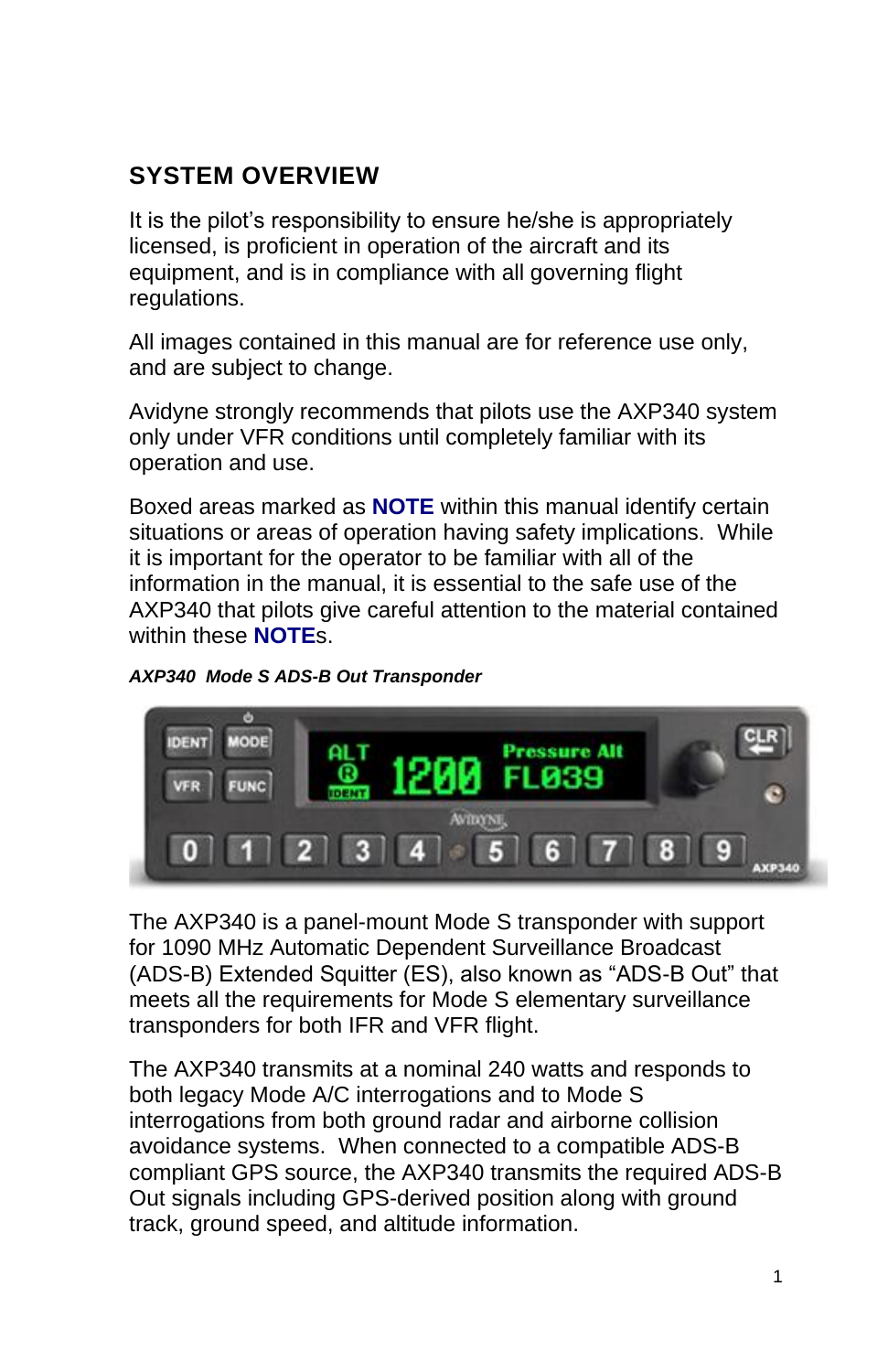# **FUNCTIONAL OVERVIEW**

The Avidyne AXP340 Mode S ADS-B Transponder supports the following functions:

- Mode C transponder operations;
- Mode S transponder operations;
- ADS-B Out capable;
- Flight Timer;
- Stopwatch;
- Altitude Monitor;
- Flight ID reporting;
- Brightness adjustment.

## **COOL FEATURE**

### **ADS-B Compliance**

When combined with any of Avidyne's TAS6X0A ADS-B capable Traffic Advisory Systems, and an ADS-B compliant GPS source and display (e.g. Avidyne IFD540 or 440), the combined system will meet the full 1090 MHz ADS-B compliant mandate.

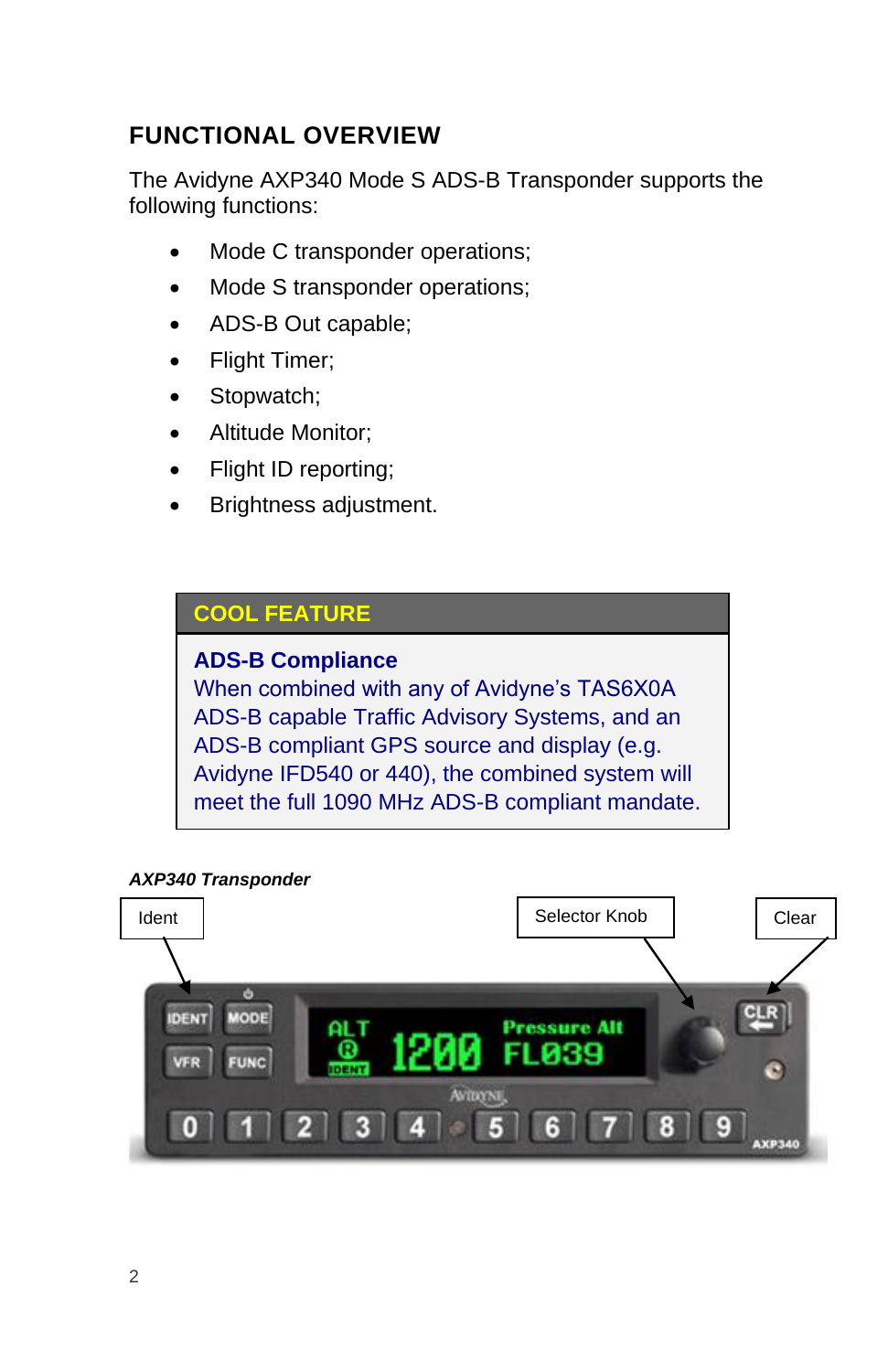# **DISPLAY**

The display shows the operating mode of the transponder, the pressure altitude, and the current squawk code. The reply indicator is active when the transponder replies to interrogations and the IDENT indicator is active when the bezel IDENT button has been pressed.

The pressure altitude is normally displayed as a Flight Level, which is the pressure altitude in hundreds of feet and is the altitude referenced to standard sea level pressure (1013.2 hPa or 29.92 inHg). When non-standard atmospheric conditions apply, this may not match the altimeter indicated altitude, but will be correctly displayed on the ATC radar.

# **BEZEL CONTROLS**

## SELECTOR KNOB

The selector knob on the right side of the front panel is used to select data such as characters for Flight ID or move through the menu options. Pressing the selector knob confirms the selection or selection of one of the options presented. A label on the right side of the display describes the action which will be taken when the selector knob is pressed.

## NUMERIC BUTTONS

The numeric buttons are used to select a new Squawk code or change Flight ID numbers. Pressing buttons 0 through 7 will immediately edit the current squawk code unless in Flight ID edit.

### CLR

Press the CLR button to return to original settings or back space through partially complete data entry or reverse through a menu.

### IDENT

Press the IDENT button when ATC instructs you to "Ident" or "Squawk Ident". This activates the ident pulse in the transponder for 18 seconds. "IDENT" will appear in the display.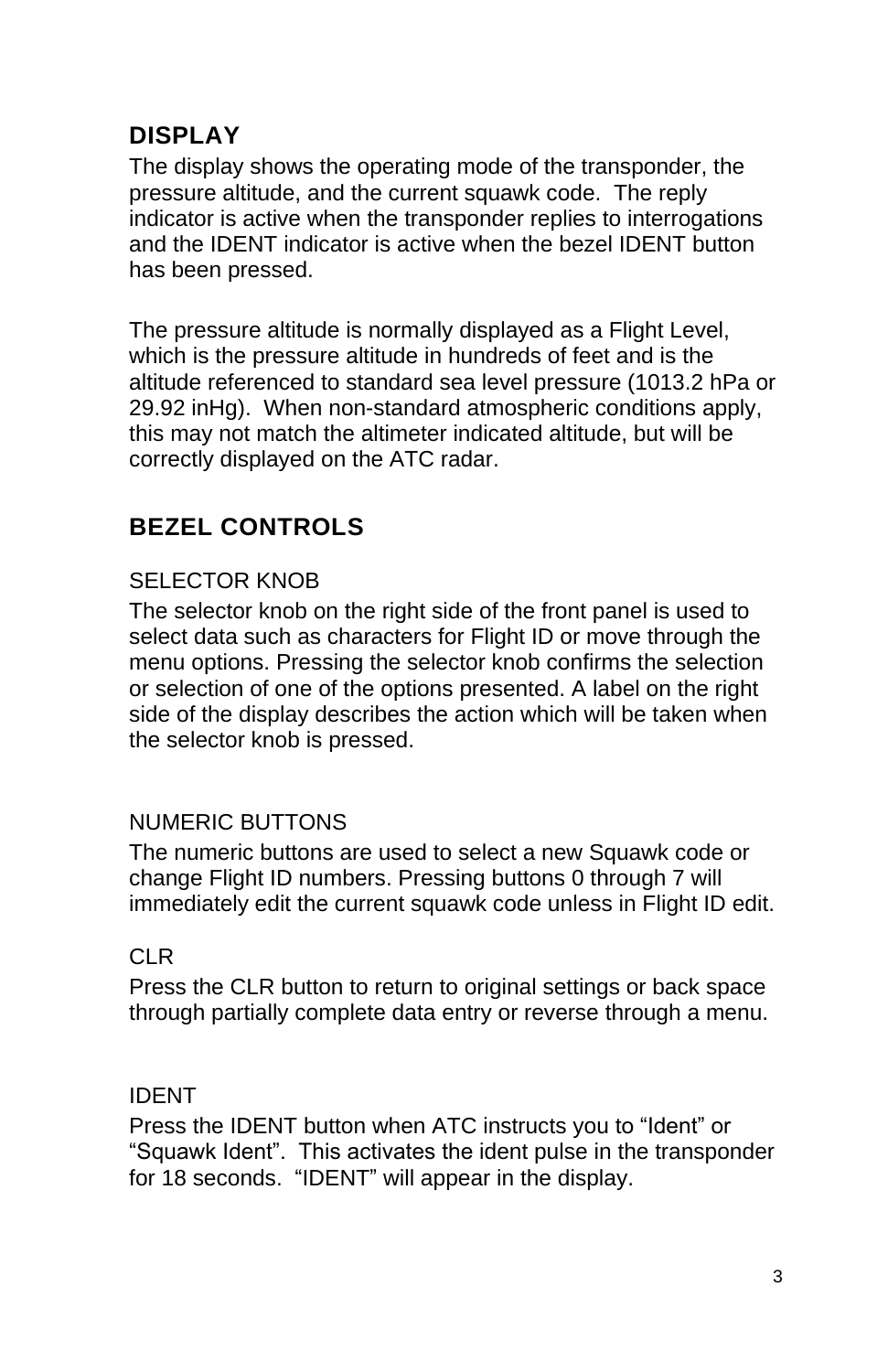VFR

Pressing the VFR button sets the transponder to the preprogrammed regional VFR code. Pressing the button again restores the previous squawk code.

Pressing the VFR button while in 'Flight ID edit' changes the Flight ID to the pre-programmed ID set up during configuration of the transponder.

## FUNC

Pressing the FUNC button cycles through the flight timer, stopwatch, Flight ID editing, ADS-B monitor (depending on installation), altitude monitor and front panel dimming functions.

# **POWER ON/OFF**

The AXP340 will automatically power on when avionics power is applied and will display the Avidyne logo, product identification and software version information while the unit is self-testing.

#### *AXP340 Initialization Screen*



Following a successful power-on self-test, the AXP340 will transition to an operating mode and present the squawk code and Pressure Altitude display page.

If the installation includes an automatic air/ground input, such as a gear squat switch, IFD540 speed-based air/ground discrete, or similar external input, the AXP340 will start in GND mode on the ground and will automatically transition to ALT mode during takeoff roll/liftoff. If no air/ground input has been configured, the transponder will start in ALT mode.

To manually power the AXP340 off, press and hold the MODE button for at least 3 seconds. A countdown timer will be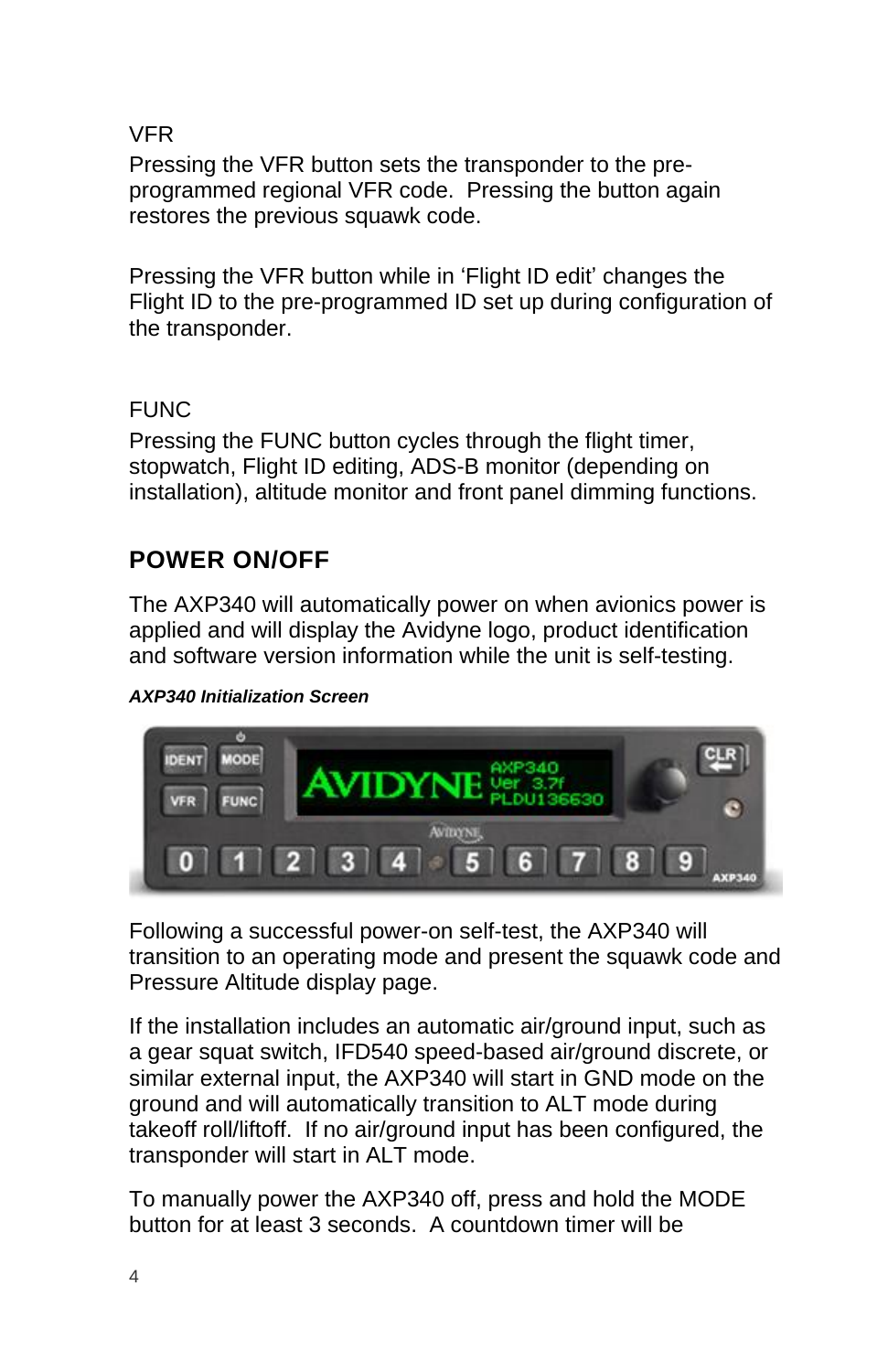displayed on the left side of the display and the unit will completely power down upon reaching 0. To manually power the AXP340 on following a manual power off, press and hold the MODE button for approximately 1 second.

*Manual Power Off Method*



# **MODE CONTROL**

The MODE button also controls the operating mode of the transponder.

The possible states are as follows:

- ALT The transponder will respond to all interrogations.
- **ON** The transponder will respond to all interrogations, but altitude reporting is suppressed.
- **SBY** The transponder is on, but will not reply to any interrogations.
- **GND** The transponder will respond to Mode S ground interrogations from surface movement radar. This mode is only available in installations that send a ground/air discrete signal to transponder.

When airborne, the transponder should always be set to ALT unless otherwise directed by Air Traffic Control.

Aircraft installations that include a ground/air state input (e.g. gear squat switch or wired discrete from a GPS/Nav/Com such as the IFD540) will automatically select GND on landing or while taxiing and will automatically select ALT when airborne. In these installations, the pilot selectable states are ALT-ON-SBY when inair and GND-SBY when on-ground.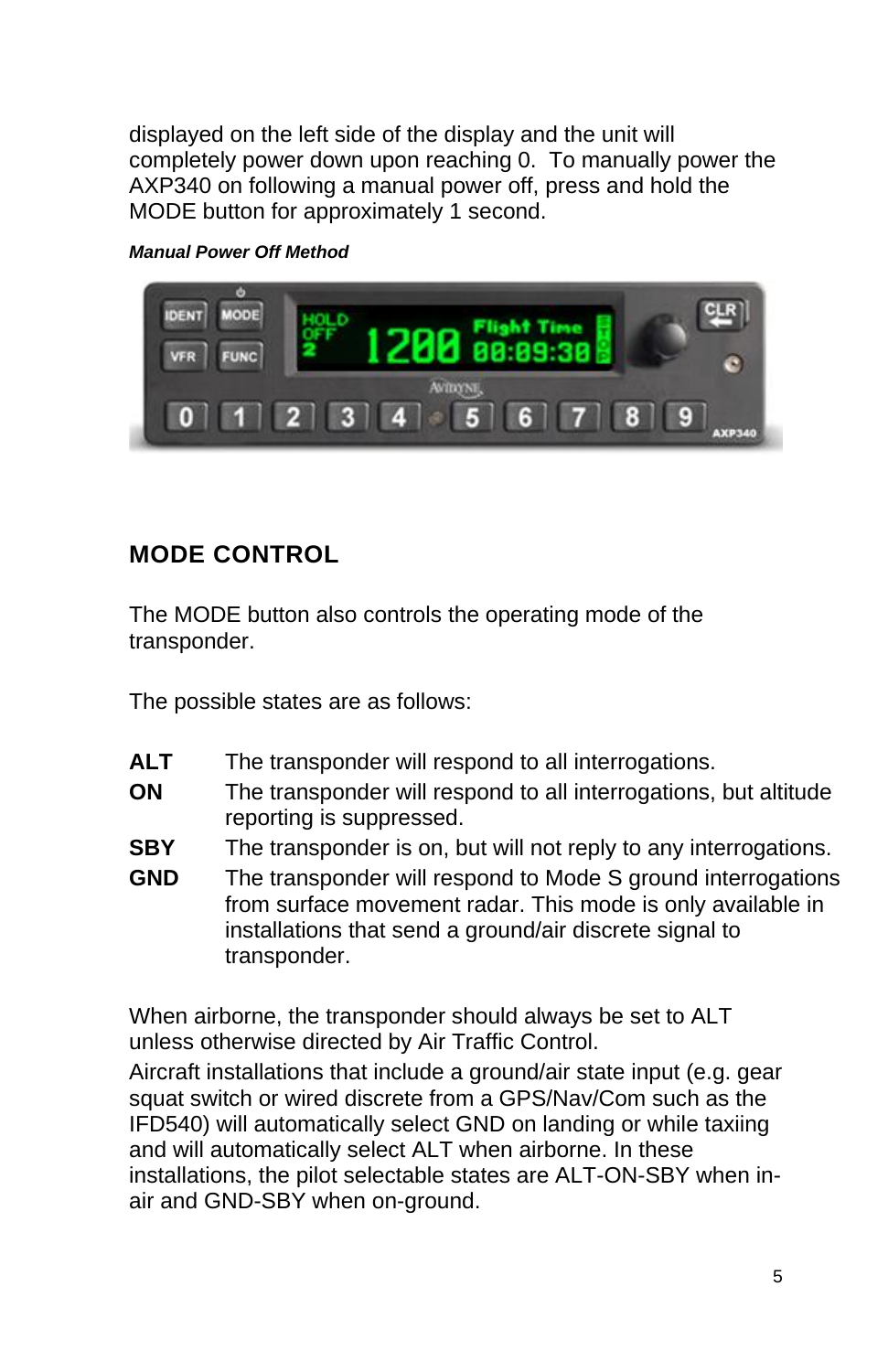# **SQUAWK CODE ENTRY**

Press any of the numeric buttons (0 through 7) to start modifying the squawk code. A new squawk code is set when the fourth digit is entered.

If an incorrect digit is entered, press the CLR button as required to back space through the squawk code entry and make the desired correction.

If the code entry is not completed within 7 seconds, the changes are ignored and the previous code restored.

Some standard squawk codes are listed below

- 1200 VFR code in the USA
- 7000 VFR code commonly used in Europe
- 7500 Hijack code
- 7600 Loss of communications
- **7700 Emergency code**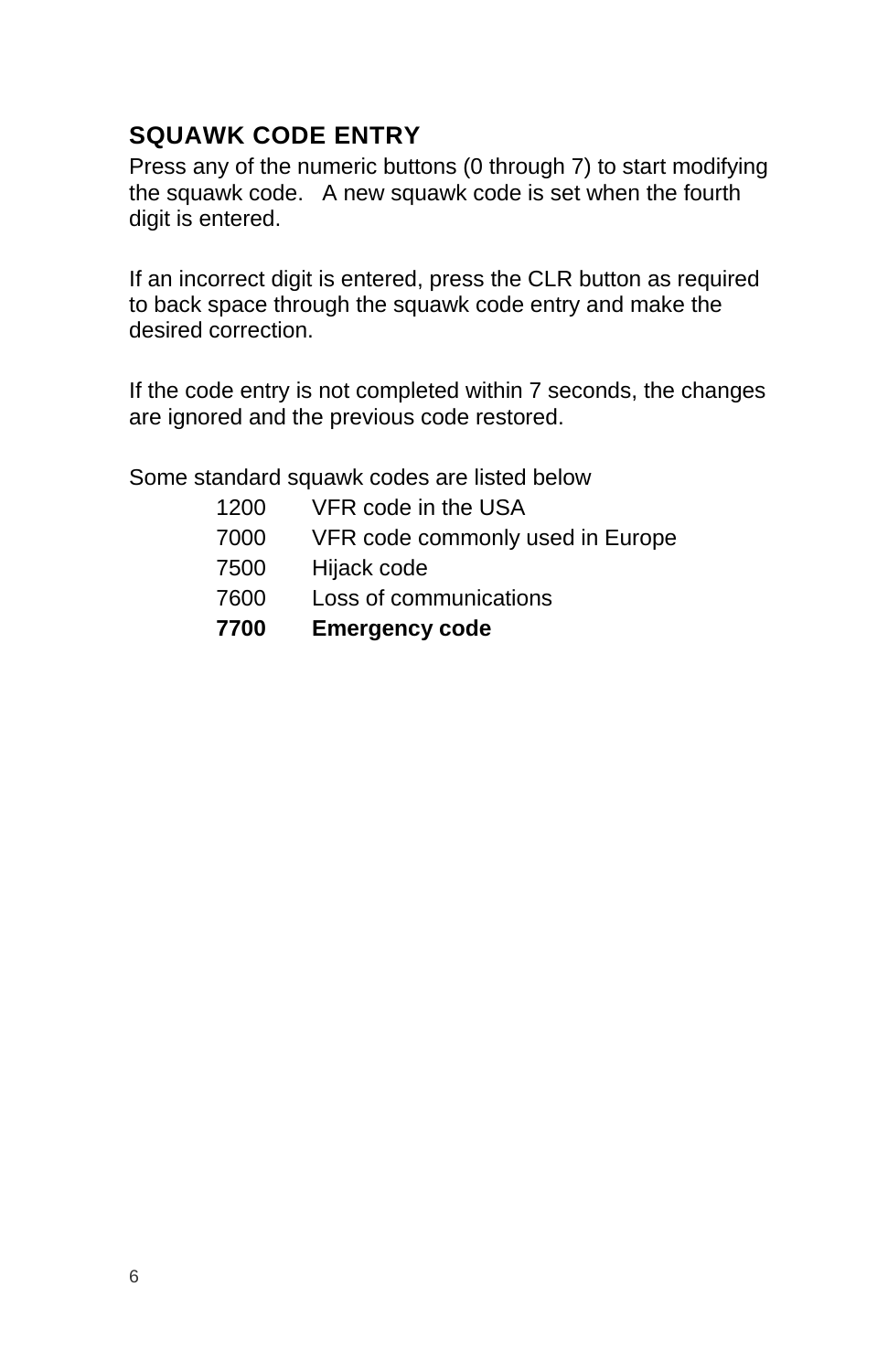# **ADDITIONAL FUNCTIONS**

## FLIGHT TIMER

The Flight Timer (labelled "Flight Time") records the time for which the transponder has been powered on and operating in flight mode – either ON or ALT. Press the FUNC button to display the Flight Timer.

#### *Flight Timer Function Display*



Pressing the CLR button resets the flight time counter. Pressing the selector knob starts or stops the flight timer. Pressing the FUNC button moves to the next screen and leaves the flight timer in the current state.

## **STOPWATCH**

The stopwatch can be used as a convenient timer.

#### *Stopwatch Function Display*



Press the FUNC button to display the stopwatch. Pressing the selector knob starts and stops the timer. Pressing the CLR button resets the timer.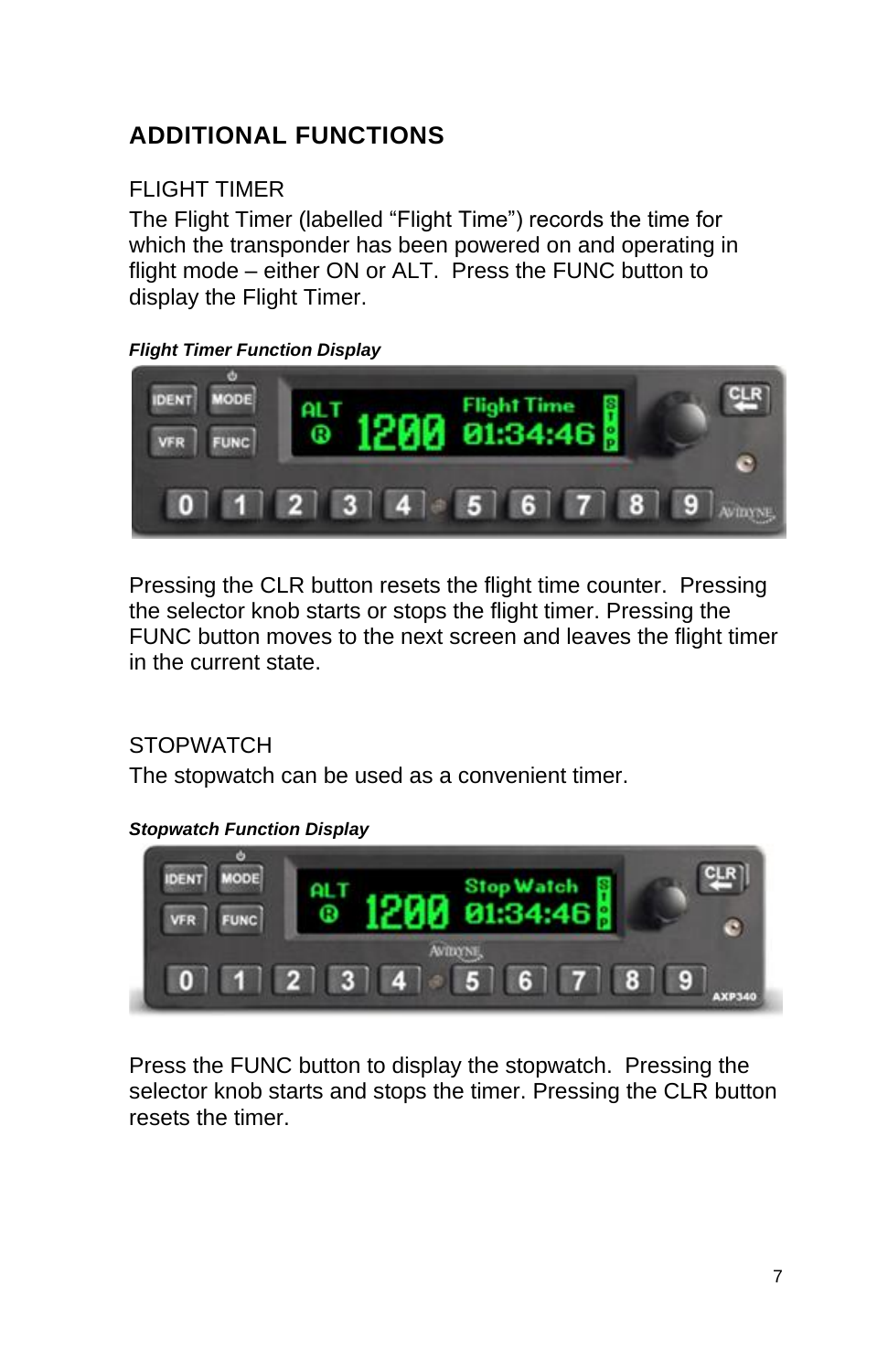## FLIGHT ID ENTRY

The Flight ID should correspond to the aircraft call sign entered on your flight plan. If no flight plan is active, the aircraft registration should be used as your Flight ID. Use only letters and digits. If the Flight ID is less than 8 characters long, entering a blank character will end it. Select the Flight ID edit screen using the FUNC button.

*Flight ID Entry Function Display*



To change the Flight ID, press the selector knob.

The display shows the alpha numeric characters selected via the rotary selector knob or numeric buttons. When the correct character is shown in the flight ID section of the screen, press the selector knob to accept and advance to the next digit. When the selector knob is pressed on the last digit or a space, the new Flight ID will replace the previous value. If a button is not pressed for 30 seconds, the changes are ignored and the previous code restored.

#### *Flight ID Entry In-Process Example*

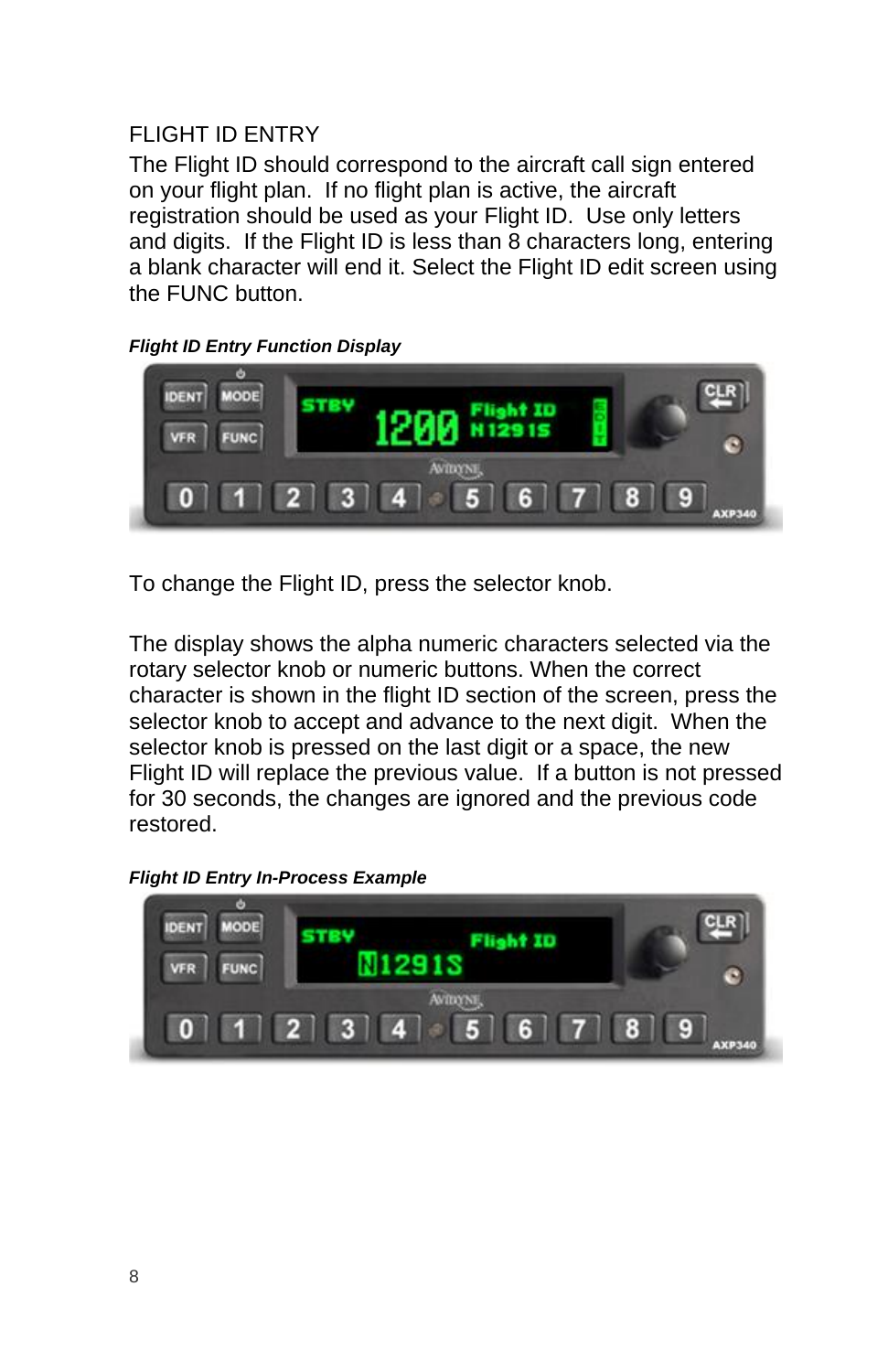## ALTITUDE MONITOR

The Altitude Monitor activates an audio annunciator or annunciator light (depending on installation) when the aircraft pressure altitude differs from the selected altitude by more than 200 feet. Press the FUNC button to display the altitude monitor enable screen.

#### *Altitude Monitor Function Display*



Pressing selector knob toggles the altitude monitor at the current altitude.

When altitude monitoring is in use, "ABOVE or "BELOW" is displayed adjacent to the altitude display on the transponder. The Altitude Monitor will automatically be disabled when the deviation exceeds 999 feet or 300 meters. When disabled, "OFF" is displayed below the "Alt Monitor" title and no deviation distance is displayed.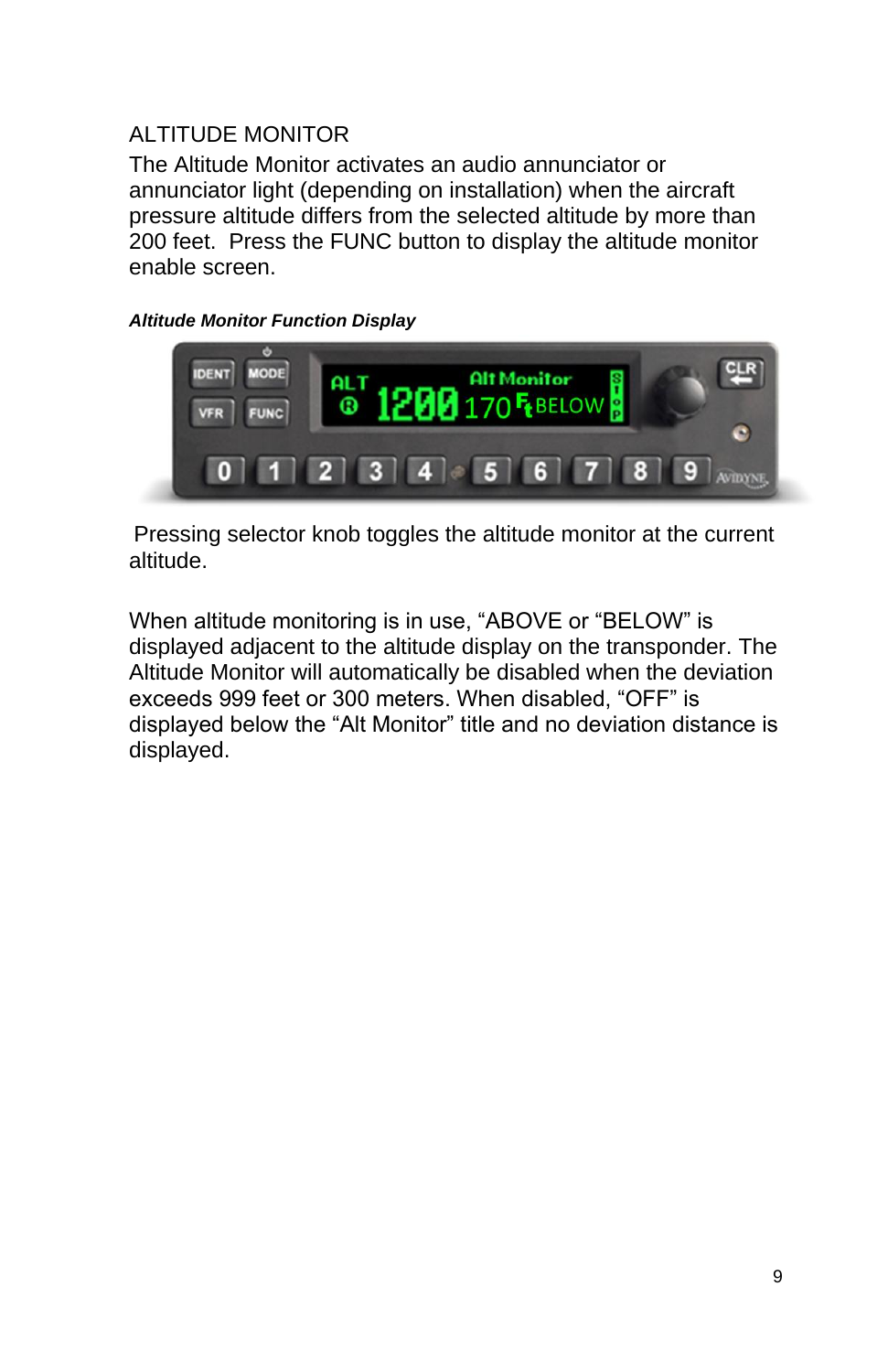### ADS-B MONITOR

The ADS-B Monitor is only available on installations that include an ADS-B position source. The ADS-B Monitor provides a display of the position information that is being transmitted in ADS-B position reports. This can provide confirmation that the correct information is being transmitted.

#### *ADS-B Monitor Function Display*

![](_page_13_Picture_3.jpeg)

In the event that valid position information is NOT available from the GPS, the latitude and longitude display will be replaced by dashes; if no valid latitude and longitude is shown then ADS-B position information is NOT being transmitted.

Loss of ADS-B position information will also result in a WARNING message being displayed ("No ADSB Position").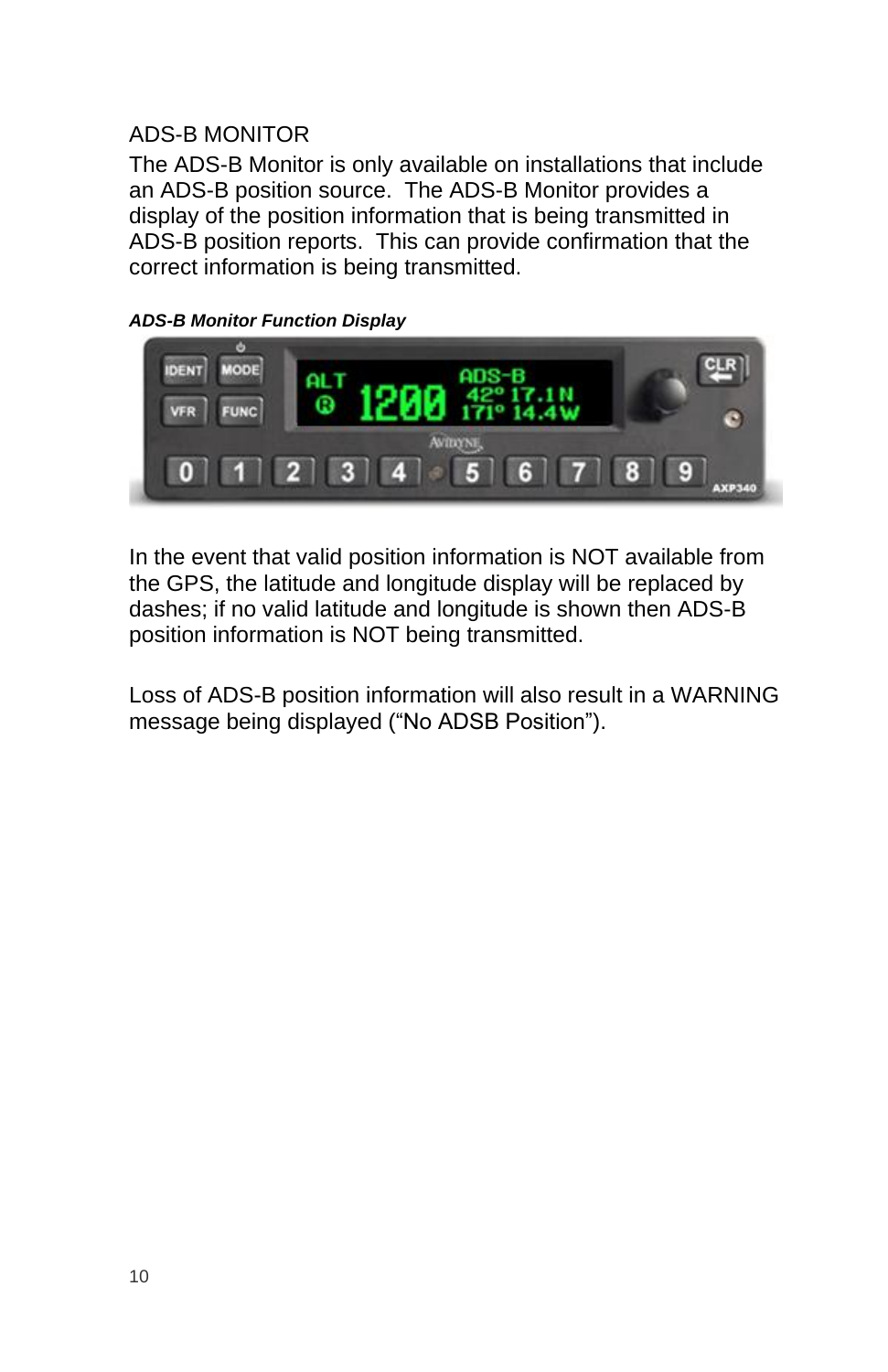# **BRIGHTNESS AND LIGHTING CONTROLS**

The following table describes the means available by which to control the display and bezel backlighting/brightness:

| Lighting<br><b>Control</b><br><b>Method</b>                  | <b>Comments</b>                                                                                                                                                                                                                                                                                                                    |
|--------------------------------------------------------------|------------------------------------------------------------------------------------------------------------------------------------------------------------------------------------------------------------------------------------------------------------------------------------------------------------------------------------|
| Dimming<br>Bus                                               | If set up to use the dimming bus in the<br>Configuration pages at installation, then both the<br>bezel and the display brightness/backlighting are<br>controlled via the cockpit dimming bus controls,<br>typically a dimming rheostat.                                                                                            |
| Ambient<br>Light<br>Sensor                                   | If set up to use the ambient light sensor that is<br>embedded in the AXP340 bezel from the<br>Configuration pages at time of installation, then<br>both the bezel and the display<br>brightness/backlighting are automatically<br>controlled via internal software algorithms in<br>response to measured ambient light conditions. |
| Combined<br>Dimming<br>Bus and<br>Ambient<br>Light<br>Sensor | If set up to use the combined input of the dimming<br>bus and the ambient light sensor at installation<br>("Normal mode"), then the display backlighting is<br>controlled from the ambient light sensor and the<br>bezel brightness is controlled via the cockpit<br>dimming bus controls.                                         |
| Manual<br>Control<br>(display<br>only)                       | Accessible via the FUNC key on the AXP340 front<br>panel. Once the LCD Brightness page is<br>displayed, push in the bezel selector knob and<br>then twist the knob to adjust display brightness.<br>Using this control will override any automatic<br>settings set up in the Configuration maintenance<br>pages.                   |
|                                                              | <b>Brightness</b><br><b>@1200</b><br>$0$ 1 2 3 4 5 6 7 8 9                                                                                                                                                                                                                                                                         |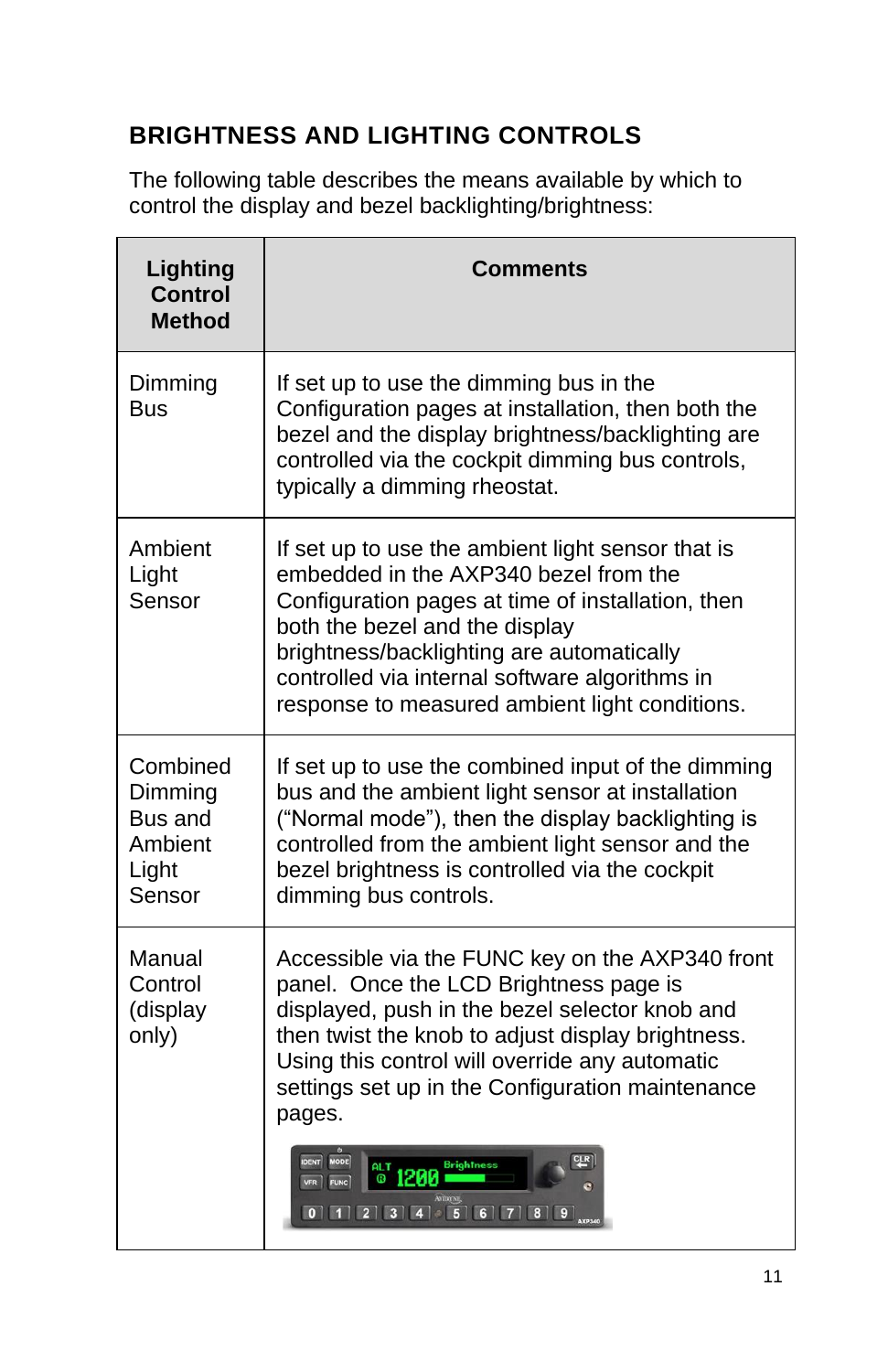# **ALERTS**

## ALERT MESSAGES

If the transponder detects a problem, the screen will indicate WARNING and a brief statement of the problem. Depending on the nature of the problem, your transponder may not be replying to interrogations. Note the message on the screen and pass that information to your avionics maintenance organization. The WARNING message should clear when the event has cleared. Press CLR to clear the message at any time; if the fault is still present the message may reappear.

| <b>Message</b>             | <b>Description</b>                                                                                                                                                                                                                                                   | Recommended<br><b>Action</b>                                                                                                                                                                    |
|----------------------------|----------------------------------------------------------------------------------------------------------------------------------------------------------------------------------------------------------------------------------------------------------------------|-------------------------------------------------------------------------------------------------------------------------------------------------------------------------------------------------|
| Antenna Fault              | The transponder has<br>detected that there is a<br>fault in the antenna<br>cabling or antenna<br>connection.                                                                                                                                                         | Have an approved<br><b>Service Center</b><br>check antenna<br>cabling and<br>connections.                                                                                                       |
| <b>Output Power</b><br>Low | The transponder has<br>detected that it<br>transmitted at a lower<br>power level than<br>expected. This may be<br>caused by a poor<br>antenna connection in<br>the transponder tray, or<br>poor antenna cable<br>connections, or a<br>transponder hardware<br>fault. | Have an approved<br><b>Service Center</b><br>check the<br>connection at the<br>transponder tray<br>and transmitter<br>cabling.                                                                  |
| No ADSB<br>Position        | Valid ADS-B position<br>data has not been<br>received for either 180<br>seconds from system<br>startup, or 2 seconds<br>once GPS position<br>data has been received<br>by the transponder.                                                                           | Have an approved<br>Service Center<br>check the GPS is<br>operating correctly,<br>including antenna<br>position and<br>cabling. Check the<br>cabling between the<br>GPS and the<br>transponder. |

The warning messages and recommended action are: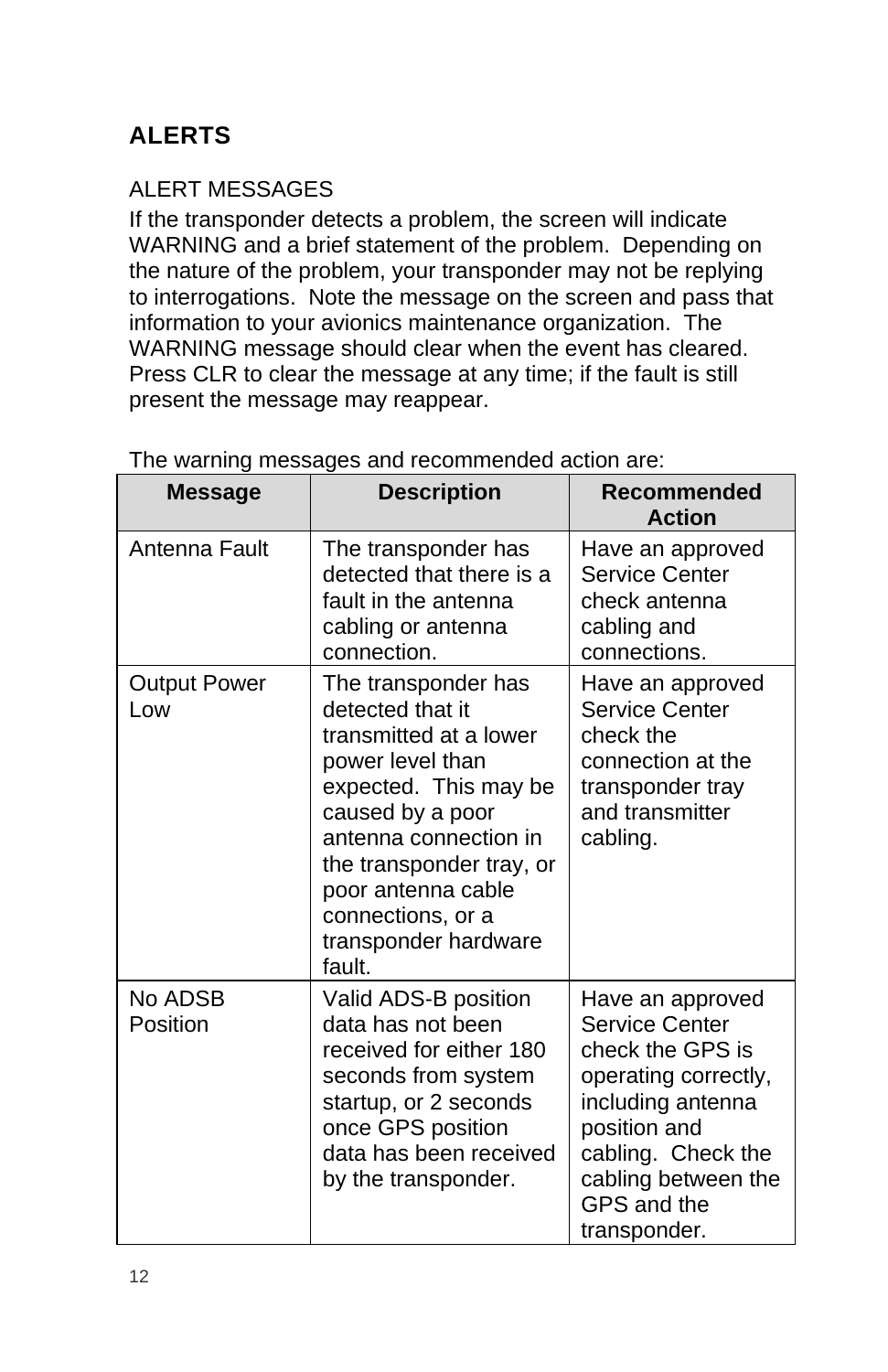## FAULT ANNUNCIATION

If the transponder detects an internal failure, the screen will indicate FAULT and a brief statement of the problem. No replies will be made to interrogations when a fault is detected.

Some FAULT indications can be recovered by switching the transponder off and back on again, although in all cases a FAULT message implies that there is a fault with the transponder or the installation. Note the FAULT message at the bottom of the screen, if able, and pass that information to your avionics maintenance organization. In every case, the corrective action in the event of a FAULT is to contact Avidyne or an approved Service Center.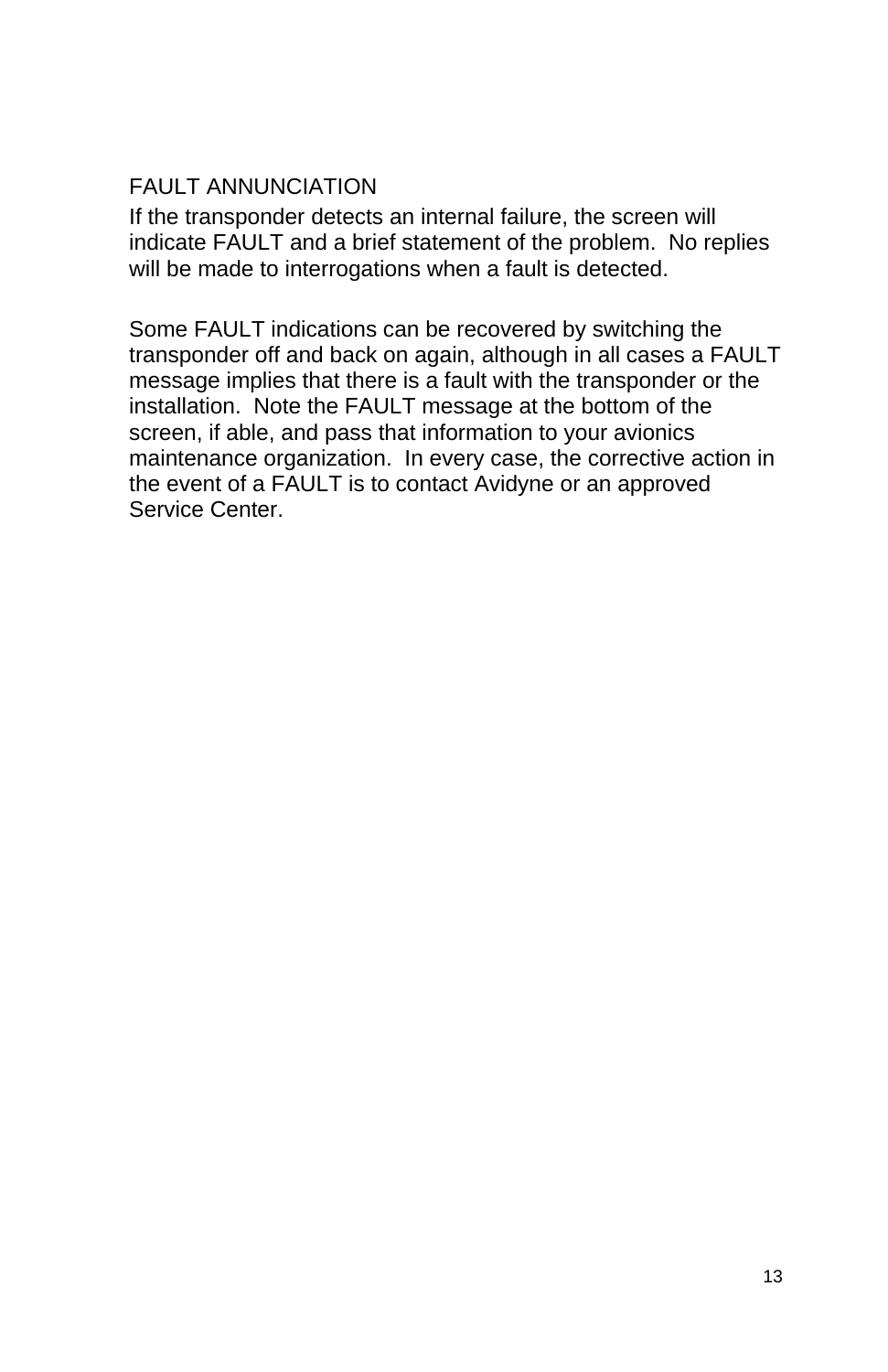# **CONFIGURATION MODE**

The system is configured when it is first installed by your avionics supplier. Configuration items include the Mode S aircraft address, the interface to the other aircraft systems (e.g. external ident input, weight on wheels input, external standby input, serial altitude output, Gray Code and serial altitude inputs, etc), lighting, the aircraft category, and the pre-programmed values for VFR squawk code. To view or change these settings you must use Configuration Mode as described in the product Installation Manual.

#### **NOTE**

**Configuration Mode**  Do not use Configuration Mode in-flight. Check with your avionics installer before changing the configuration.

To enter configuration mode, hold down the FUNC button while switching on the transponder. Configuration items can be changed using the selector knob or numeric buttons for data input. Press the selector knob to accept the selection. Pressing FUNC advances to the next configuration item.

When configuration is complete, switch the transponder off. The new configuration will become active when the transponder is powered back on.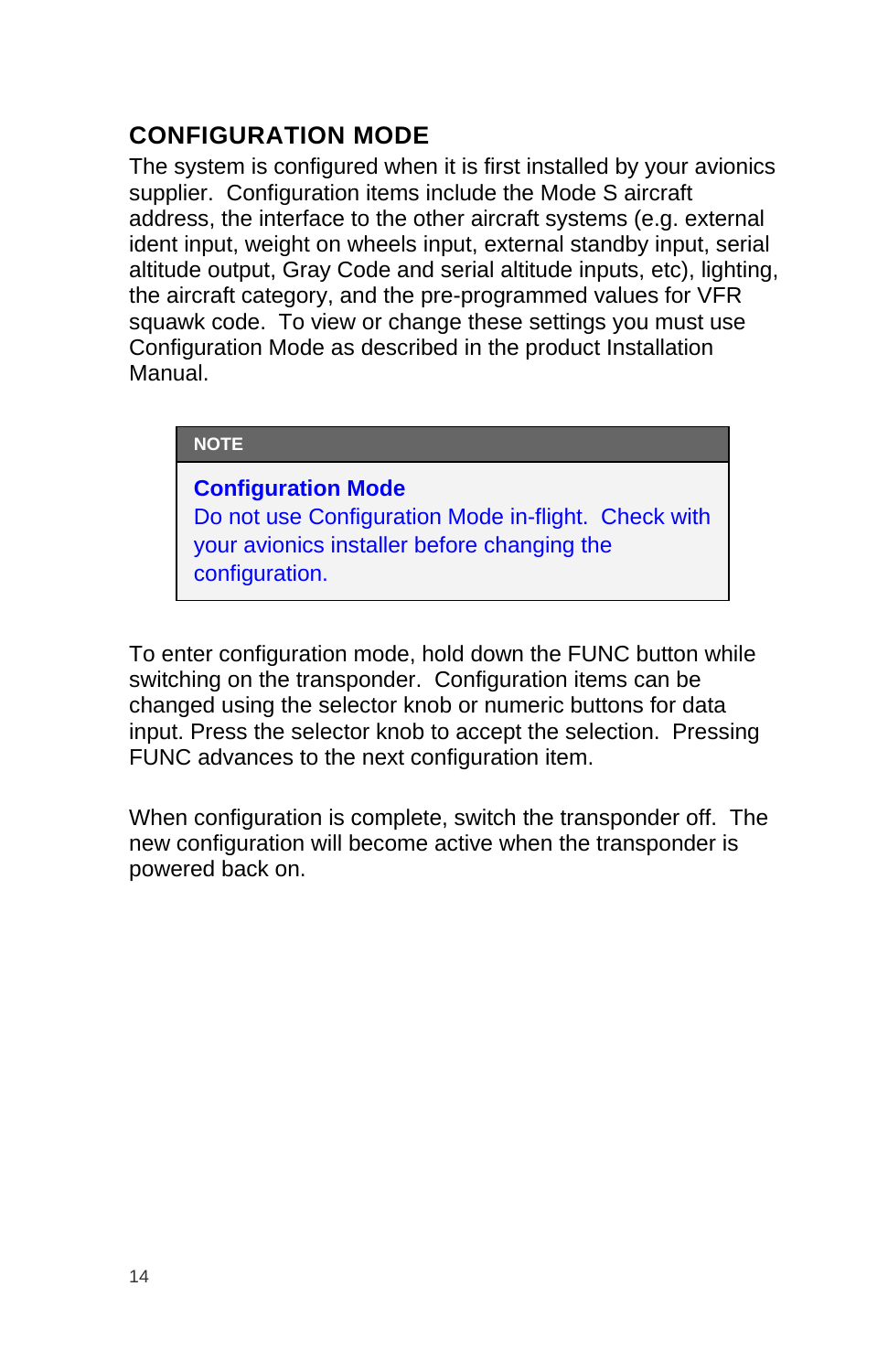# **LOW TEMPERATURE OPERATION**

The AXP340 is certified to operate correctly down to -25C, but at low temperatures the display may be impaired. On a cold day you may need to wait for the cockpit to warm up to ensure normal operation.

# **SOFTWARE UPDATES**

The AXP340 is a software-enabled transponder and all anticipated software updates can be performed at your avionics shop.

# **PLUG AND PLAY**

The AXP340 is plug & play compatible with the King KT-76A transponder. Details of the installation are covered in the AXP340 Installation Manual.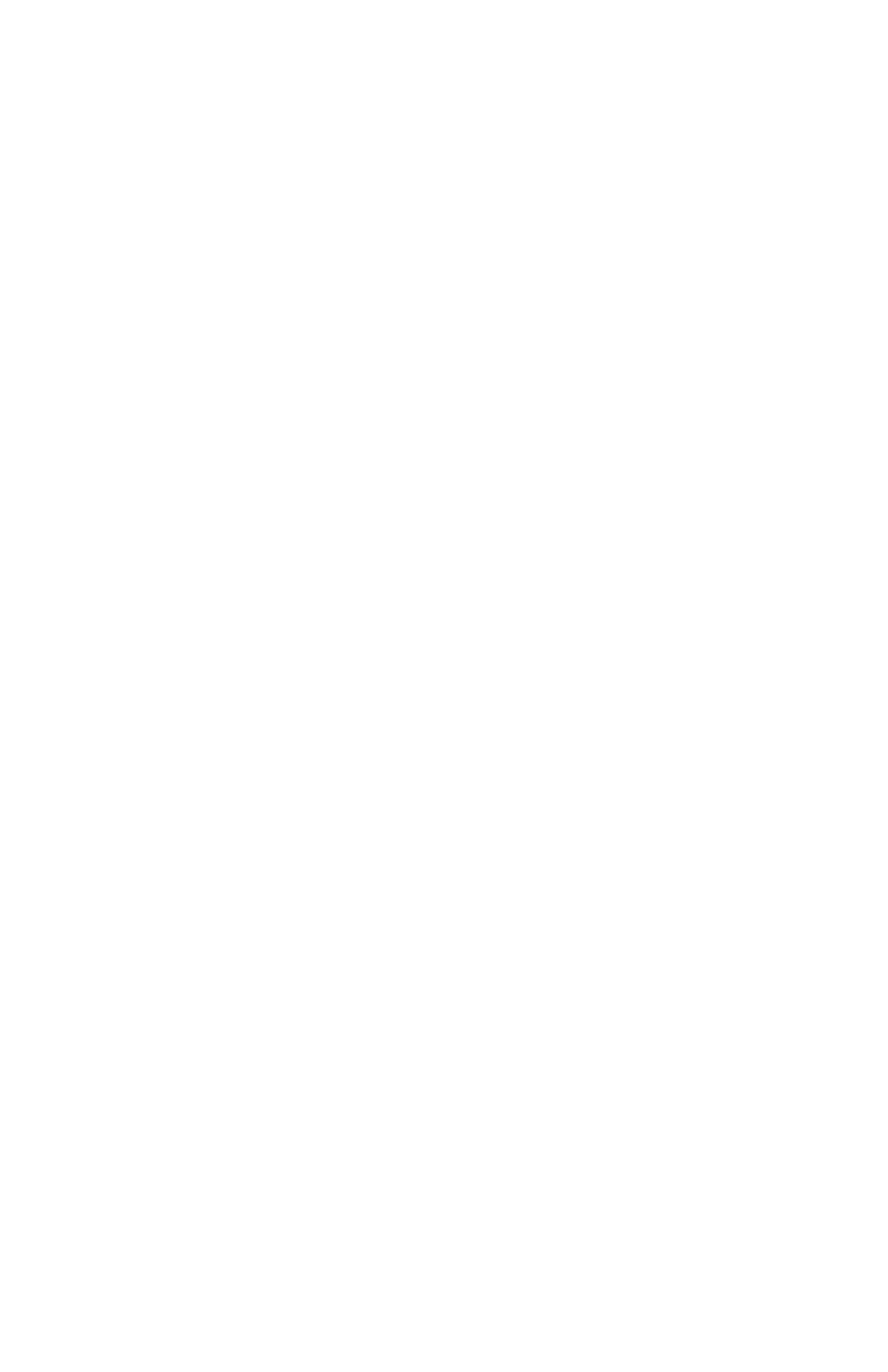## **INDEX**

ADS-B, 1, 2, 10 Additional Functions ADS-B Monitor, 10 Altitude Monitor, 9 Flight ID Entry, 8 Flight Timer, 7 Stopwatch, 7 Alerts Fault Annunciations, 13 Alert Messages, 12 Bezel Controls CLR, 3 FUNC, 4 IDENT, 3 Numeric Buttons, 3 Selector Knob, 3 VFR, 4 Brightness and Lighting Controls, 11 Configuration Mode, 14 Low Temperature Operation, 15 Mode Control ALT, 5 GND, 5 ON, 5 STBY, 5 Plug & Play Details, 15 Power On/Off, 4 Software Updates, 15 Squawk Code Entry, 6 System Overview, 1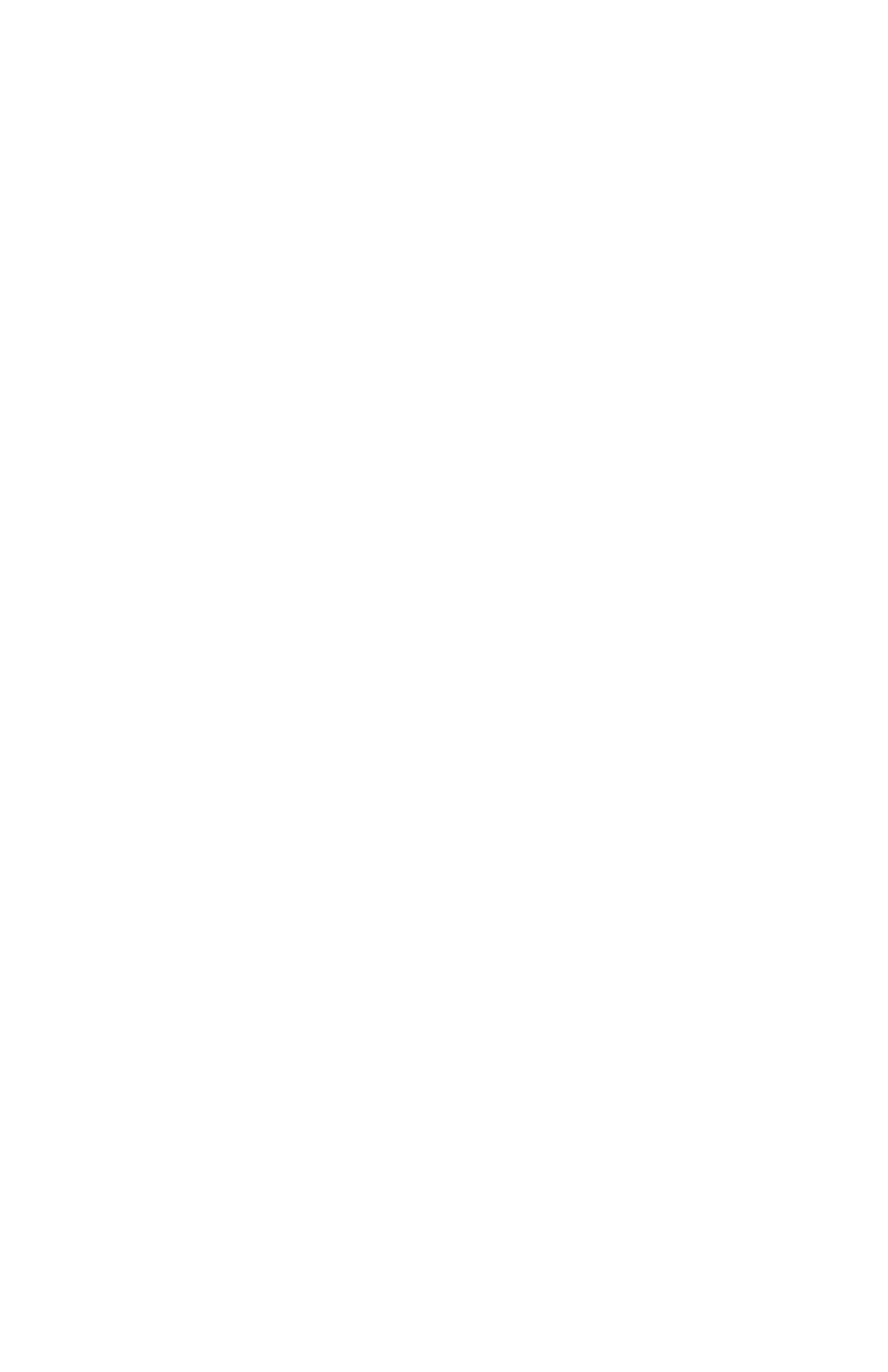**Website** There is a website that provides more information on this product at <http://www.avidyne.com/products/axp340/index.asp>

**Service Hotline** A hotline has been established to service questions or issues regarding Avidyne products. The U.S. Toll Free number is 1-888-723-7592. International toll free numbers are listed at<http://www.avidyne.com/contact/intphones.asp>

**Email** Customer/product support issues can be emailed as well

- Europe [support@avidyneeurope.com](mailto:support@avidyneeurope.com)
- Australia & Asia [support@avidyneaustralasia.com](mailto:support@avidyneaustralasia.com)
- Everywhere else should email [techsupport@avidyne.com](mailto:techsupport@avidyne.com)

When calling or emailing for product-related help, please have the following information available, if able:

- □ Customer Name/Account Information
- □ Aircraft tail number
- $\neg$  AXP340 serial number and software versions (software version is displayed on power-up splash screen).
- □ A good description of the problem or question.

**WARRANTY:** AVIDYNE WARRANTS THE PRODUCT MANUFACTURED BY IT AGAINST DEFECTS IN MATERIAL AND WORKMANSHIP FOR A PERIOD OF TWENTY-FOUR (24) MONTHS FROM DELIVERY TO THE INSTALLER. A COMPLETE COPY OF THE WARRANTY DATA IS ACCESSIBLE VIA THIS WEB ADDRESS: [HTTP://WWW.AVIDYNE.COM/SUPPORT/WARRANTY.ASP](http://www.avidyne.com/support/warranty.asp)

**SOFTWARE LICENSE:** AVIDYNE CORPORATION ("AVIDYNE") IS WILLING TO LICENSE THIS SOFTWARE, PILOT'S GUIDE, AND RELATED MATERIALS (THE "SOFTWARE") ONLY ON THE CONDITION THAT YOU AGREE TO THE TERMS OF THE PUBLISHED SOFTWARE LICENSE WHICH CAN BE ACCESSED VIA THIS WEB ADDRESS: [HTTP://WWW.AVIDYNE.COM/SUPPORT/LICENSE.ASP](http://www.avidyne.com/support/license.asp)